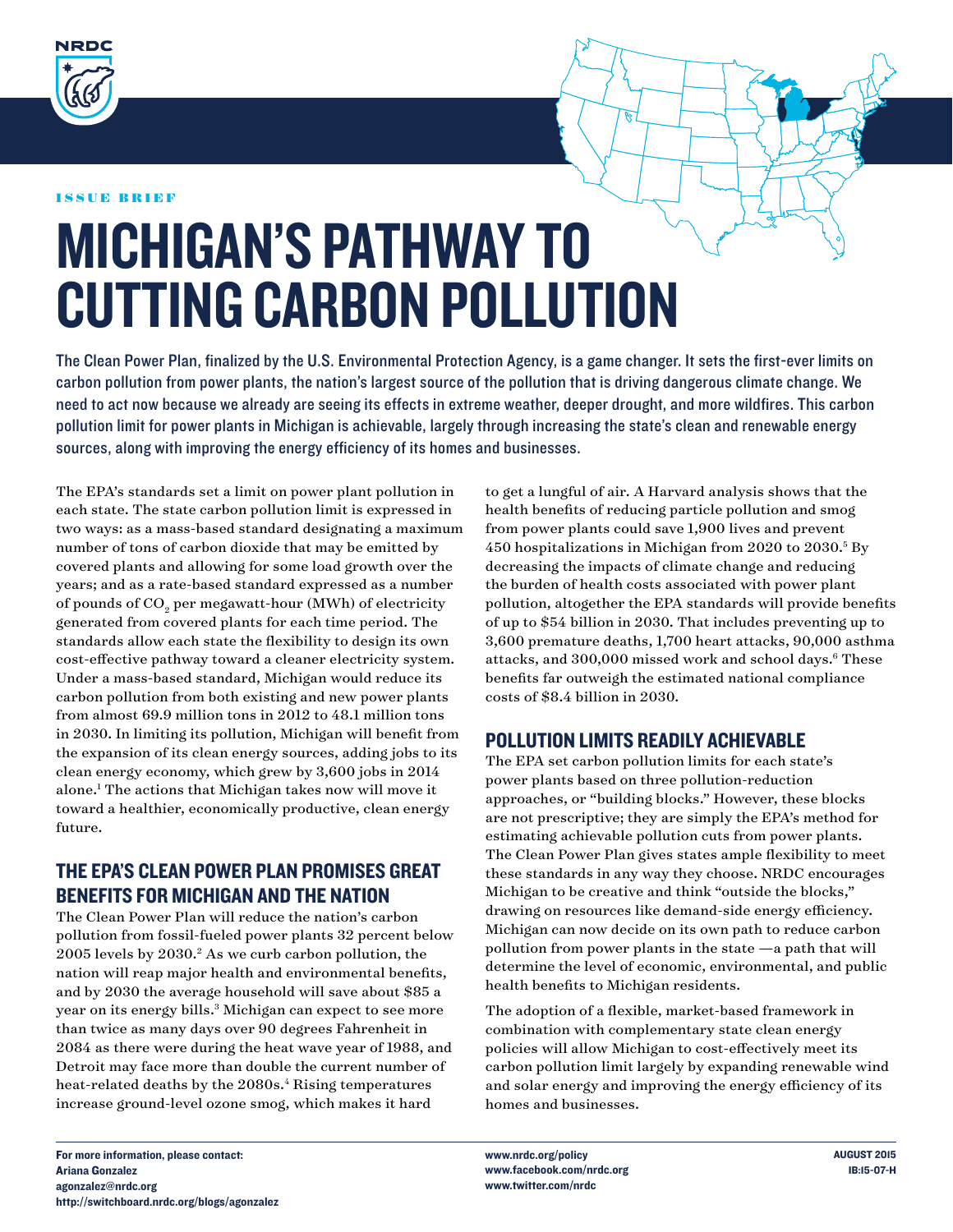#### FIGURE 1: PATHWAY TO MEETING MICHIGAN'S CARBON POLLUTION LIMITS<sup>9</sup>

Figures 1A and 1C demonstrate the electricity-generation mix and pollution levels as a result of Michigan's existing clean energy policies and planned retirements ("business as usual," or BAU). By increasing its energy efficiency to 2 percent annual savings and its renewable standard to 25 percent in 2030, Michigan can achieve its emissions limit, as shown in Figures 1B and 1C.



#### Figure 1C: Carbon Emissions Projections, Business-as-Usual vs. Clean Power Plan Scenario

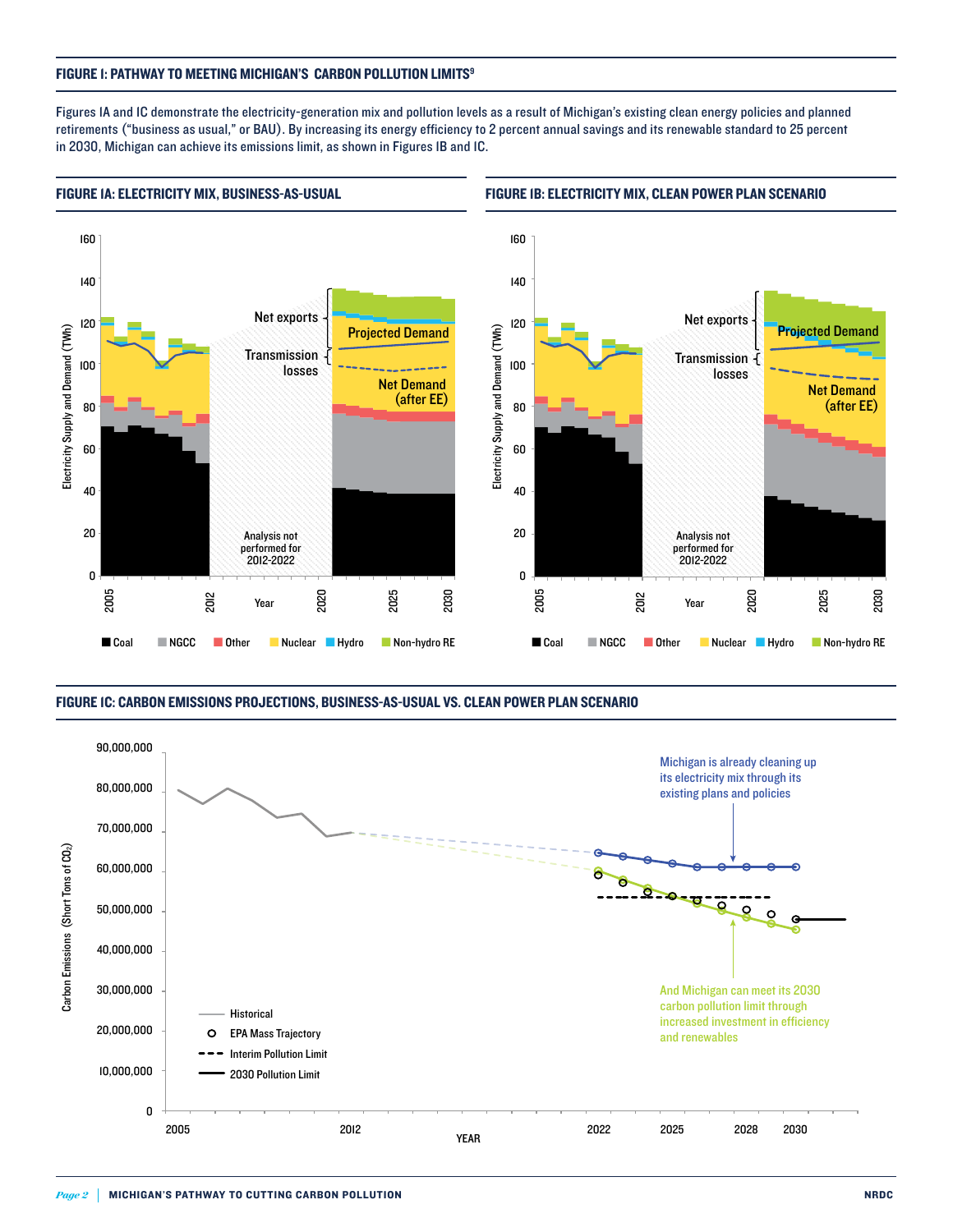Several of Michigan's oldest and dirtiest coal plants (more than 1,400 MW) have already been retired or are slated to be retired or converted to natural gas by 2020.7 With Michigan's current clean energy standards, renewable energy will account for 10 percent of the state's electricity sales by 2015,<sup>8</sup> and energy efficiency programs will reduce energy waste by 1 percent of the previous year's sales annually, though DTE and Consumers Energy have both far surpassed that target in recent years. As shown in Figure 1A and 1C, these expected changes will result in a cleaner electricity mix, but total emissions will remain above the 2030 mass-based limit of 48.1 million tons. One compliance pathway would be to increase the state's clean energy goals. By ramping up to a target of 2 percent annual efficiency savings by 2022 and increasing the state RPS to 25 percent by 2030, Michigan can achieve its carbon pollution limits under the Clean Power Plan, as shown in Figures 1B and 1C. However, these compliance pathways are in jeopardy with the introduction of Representative Nesbitt's House Bill 4297, Senator Proos's Senate Bill 238, and Senator Nofs's Senate Bill 237, which threaten the state's efficiency and renewable standards.

## Primary Policy Options

States can pick from a number of policy approaches to reduce carbon pollution. The following are key conclusions from extensive analyses of state plan options under the Clean Power Plan.10

- $\blacksquare$  Significant pollution reductions can be achieved at very low cost with energy efficiency and renewable energy. Energy efficiency is a smart and cost-effective option, and these clean energy investments have been found to reduce customers' energy bills. Policymakers should supplement a market-based approach with state clean energy policies—like the policies being threatened by Michigan's legislature—to drive cost-reduction and economic development benefits, and they should invest revenues from allowances or fees in these zero-carbon, low-cost resources.
- $\blacksquare$  Because regional approaches that create larger trading markets significantly reduce costs, states across the country are exploring regional policy approaches and trading, from developing a regional plan to writing individual plans with common elements and trading across borders. Regional consistency also reduces market distortions and pollution "leakage" across state borders.
- The lowest-cost policy choice is a mass-based approach, as long as the allowance value or permit revenue is paid for by polluters and reinvested for customer benefit.

The best compliance approaches are simple, tested, and low-cost. They have high environmental integrity and are easily interconnected across states and regions. A massbased approach—paired with essential, complementary clean energy policies—would fulfill all these criteria.

## Incentives for Early Investments in Renewables and Energy Efficiency

Early investments in renewables and energy efficiency can help states comply in two ways. First, in a rate-based policy approach, a power plant can purchase credits from energy efficiency, wind, solar, and other renewable energy projects developed after 2012 and still generating electricity in 2022 and beyond. In a mass-based approach, non-emitting energy efficiency and renewable energy will also contribute to meeting the emissions goal and reduce costs.

In addition, the final Clean Power Plan creates the voluntary Clean Energy Incentive Program (CEIP). The CEIP is designed to recognize emissions reductions that occur before the compliance period begins in 2022. It will allow states to give bonus allowances or credits—which have monetary value—to qualifying renewable electricity generation and energy efficiency investments in low-income communities in 2020 and 2021. Renewable energy and energy efficiency projects are eligible if they are initiated after the state submits its complete state plan—creating an incentive for states to complete their plans early.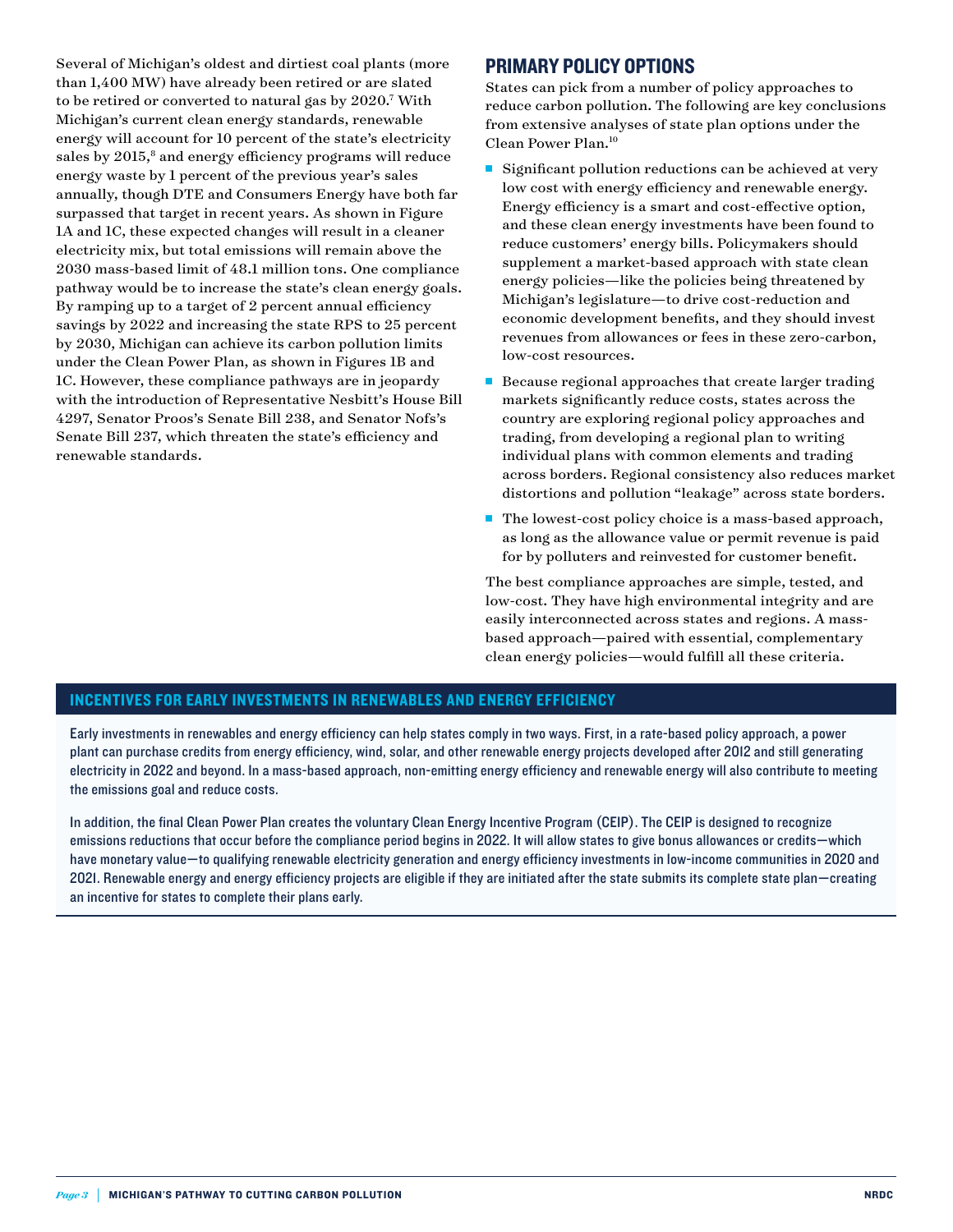### What is the carbon pollution limit for power plants in Michigan?

After unprecedented stakeholder outreach and review of millions of public comments, the EPA carefully reconsidered and revised its emissions limits to be more consistent nationally, accounting for the interconnected nature of the electric grid. The EPA set separate, nationally uniform rates for coal and natural gas power plants, treating all plants equally. Michigan's rate-based limit is based on the share of each of those resources within the state. The final (2030) rate-based emissions limit for power plants in Michigan is 1,169 pounds of carbon dioxide per MWh generated. The EPA provides additional guidance on how to convert rate-based emissions limits into mass-based emissions limits, and NRDC has analyzed compliance with Michigan's mass-based limit (covering existing and new sources) in Figure 1 on page 2.

| Table I: Carbon Pollution Limits for Michigan Power Plants |                                   |                                                   |  |
|------------------------------------------------------------|-----------------------------------|---------------------------------------------------|--|
| Period                                                     | Rate-based limit (lbs $COs/MWh$ ) | <b>Mass-Based Limit, All Sources (short tons)</b> |  |
| Baseline (2012)                                            | $1.928\,$                         | 69,860,454                                        |  |
| Interim Period 2022-2029                                   | $1.355\,$                         | 53, 680, 801                                      |  |
| 2030 & Beyond Target                                       | 1.169                             | 48, 094, 302                                      |  |

#### Figure 2: Carbon Pollution Limits for Michigan's Power Plants



#### Why are complementary policies important in a market-based framework?

As Michigan has demonstrated, clean energy policies can drive economic gain and reduce emissions. While these policies need not be included in a state plan to demonstrate enforceable limits on carbon emissions, they can complement a market-based compliance strategy to ensure the lowest-cost and most effective carbon pollution reductions.

Investment in energy efficiency and renewable energy can provide numerous benefits to customers, including lower wholesale prices, reduced energy bills, and less reliance on volatile fuel markets." These investments can also lower the overall costs and maximize the benefits of a market-based emissions reduction program. A recent analysis of states participating in the Regional Greenhouse Gas Initiative (RGGI) found that net economic benefits and job creation were highest in states with the greatest levels of reinvestment in energy efficiency.<sup>12</sup>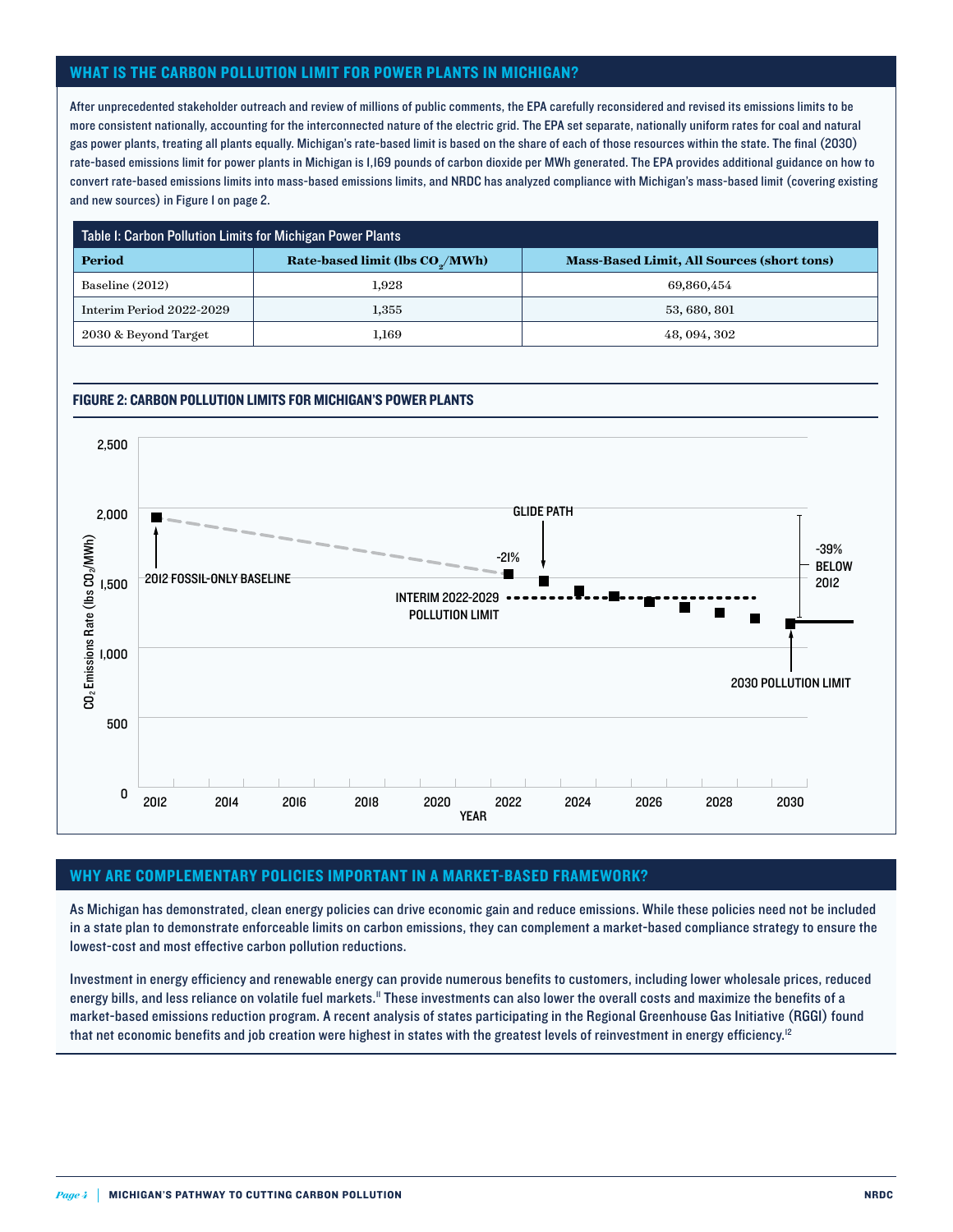## Next Steps for Michigan

While states have flexibility to decide on any pollution reduction pathway, some approaches will result in more benefits for the environment, the economy, and electricity customers. Table 2 outlines key decision steps for Michigan to consider as the state designs a plan to meet or exceed the carbon pollution limits for its power plants.

These policy options work with many available costeffective programs that deliver clean energy benefits and keep electricity affordable for everyone, including lowincome communities.<sup>13</sup> Prioritizing investment in energy

efficiency and renewable energy will keep costs down and avoid overutilizing natural gas.

 As Michigan considers the full range of options to reduce carbon pollution from power plants operating in the state, an open and transparent process is essential to crafting a strong state plan that meets all of Michigan's goals. Robust engagement with the full range of interested stakeholders will ensure that Michigan chooses the best path forward, reducing its reliance on fossil fuels and moving toward a clean energy future.

| Table 2: Three key decision steps for developing a state plan                   |                                                                                                                                                                                                                                                                                                                                                                                                                                                         |                                                                                                                                                                                                                                                                                                                                                                                                                              |  |
|---------------------------------------------------------------------------------|---------------------------------------------------------------------------------------------------------------------------------------------------------------------------------------------------------------------------------------------------------------------------------------------------------------------------------------------------------------------------------------------------------------------------------------------------------|------------------------------------------------------------------------------------------------------------------------------------------------------------------------------------------------------------------------------------------------------------------------------------------------------------------------------------------------------------------------------------------------------------------------------|--|
| <b>Decision Steps</b>                                                           | <b>Description</b>                                                                                                                                                                                                                                                                                                                                                                                                                                      |                                                                                                                                                                                                                                                                                                                                                                                                                              |  |
| Choose a rate-based<br>or mass-based<br>approach                                | Option 1: Rate-based, Blended Rate                                                                                                                                                                                                                                                                                                                                                                                                                      | <b>Option 3: Mass-based, Existing Sources Only</b>                                                                                                                                                                                                                                                                                                                                                                           |  |
|                                                                                 | Each generator must meet the state-wide emissions limit<br>in pollution per unit of electricity generated (lbs CO <sub>2</sub> /<br>MWh). Fossil power plants that pollute above the intensity<br>standard must buy credits from generators or efficiency<br>providers that operate below the standard.                                                                                                                                                 | The state has a total emissions limit (tons $CO2$ ) that is a<br>fixed amount. The state limit includes some amount of<br>load growth above 2012 levels. Existing power plants have<br>to hold an allowance, issued by a state agency, for every<br>ton of $\mathrm{CO}_\mathrm{g}$ emitted. These allowances could be auctioned,<br>with the value returned to customers or used to expand<br>complementary programs.       |  |
|                                                                                 | <b>Option 2: Rate-based, Dual Rate</b>                                                                                                                                                                                                                                                                                                                                                                                                                  | Option 4: Mass-based, All Sources (Existing and New)                                                                                                                                                                                                                                                                                                                                                                         |  |
|                                                                                 | Each generator must meet applicable emissions rate<br>limit (steam or NGCC) in pollution per unit of electricity<br>generated (lbs CO <sub>2</sub> /MWh). Fossil steam units that pollute<br>above the steam rate must buy credits from new non-<br>emitting resources (including efficiency) or incremental<br>NGCC generation (above 2012 levels). NGCC units can<br>only purchase credits from new non-emitting resources<br>(including efficiency). | A state may choose to include new power plants in the<br>mass-based standard, which has the advantage of treating<br>all power plants the same in electric power markets,<br>regardless of when they were built. Under this approach,<br>the limit is adjusted upwards to account for the emissions<br>of new power plants meeting any load growth that was not<br>already covered in the limit for existing sources, above. |  |
| Opt for an<br>individual state<br>plan or a plan<br>linked with other<br>states | The state can submit its own individual plan or coordinate with neighboring states on common policy approaches.<br>Regional approaches include both formal multistate plans and agreements to link, such as adopting common elements<br>to facilitate trading. Linkage and trading are likely to be much easier under a mass-based approach. Benefits of regional<br>coordination include:                                                              |                                                                                                                                                                                                                                                                                                                                                                                                                              |  |
|                                                                                 | • LOWER COST-A larger market is more efficient and reduces costs.                                                                                                                                                                                                                                                                                                                                                                                       |                                                                                                                                                                                                                                                                                                                                                                                                                              |  |
|                                                                                 | · IMPROVED ENVIRONMENTAL OUTCOME—Regional approaches avoid different price signals across state<br>boundaries, which also helps avoid emissions leakage and higher-than-anticipated national emissions.                                                                                                                                                                                                                                                 |                                                                                                                                                                                                                                                                                                                                                                                                                              |  |
|                                                                                 | · STRONGER ELECTRIC GRID-A larger market and additional flexibility reduce concerns about electric grid reliability.                                                                                                                                                                                                                                                                                                                                    |                                                                                                                                                                                                                                                                                                                                                                                                                              |  |
|                                                                                 | · EQUAL TREATMENT—Generators, market participants, and customers face more consistent market signals,<br>costs, and benefits.                                                                                                                                                                                                                                                                                                                           |                                                                                                                                                                                                                                                                                                                                                                                                                              |  |
| <b>Formulate state</b><br>plan details and<br>complementary<br>policies         | · In a mass-based approach, the state has to decide how to distribute allowances and either return the value to customers<br>or give away the value to emitters. If pollution allowances are auctioned to emitters, the state will generate revenue that<br>can be reinvested to reduce customers' electricity bills through energy efficiency investments, rebates, or other state<br>programs.                                                        |                                                                                                                                                                                                                                                                                                                                                                                                                              |  |
|                                                                                 | • Complementary measures like clean energy standards and improved utility rate designs can also help address market<br>barriers to investment.                                                                                                                                                                                                                                                                                                          |                                                                                                                                                                                                                                                                                                                                                                                                                              |  |
|                                                                                 | · Complementary policies can also address important equity issues for workers in transition, people of color, low-income<br>communities, and others. Complementary policies may include worker retraining, investments in energy efficiency, and<br>direct bill assistance.                                                                                                                                                                             |                                                                                                                                                                                                                                                                                                                                                                                                                              |  |